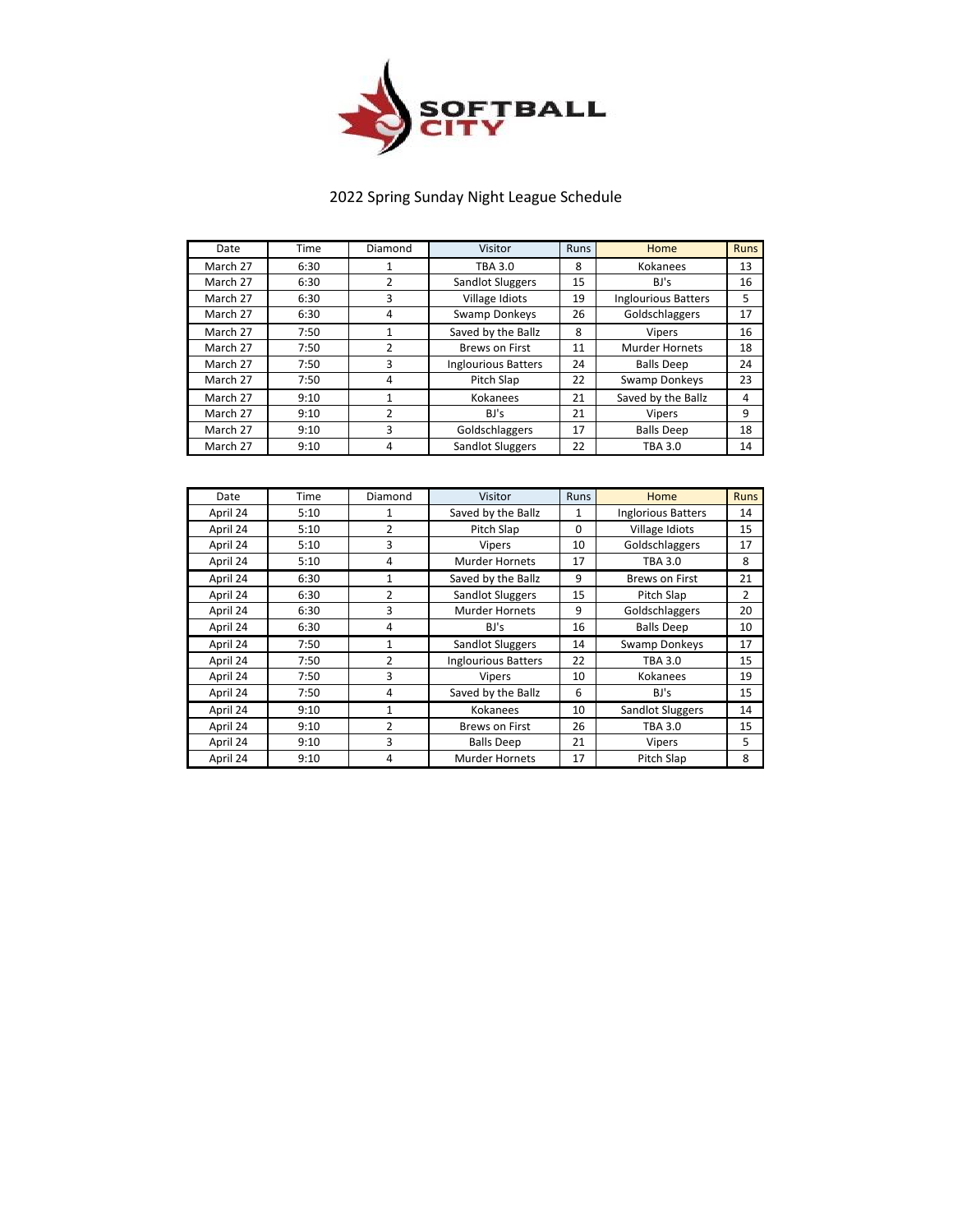

## 2022 Spring Sunday Night League Schedule

| Date           | Time         | Diamond                       | Visitor                             | Runs           | Home                                      | <b>Runs</b>      |
|----------------|--------------|-------------------------------|-------------------------------------|----------------|-------------------------------------------|------------------|
| May 1          | 5:10         | 1                             | Kokanees                            | 5              | <b>Swamp Donkeys</b>                      | 17               |
| May 1          | 5:10         | $\overline{2}$                | BJ's                                | 11             | <b>Inglourious Batters</b>                | 5                |
| May 1          | 5:10         | 3                             | <b>TBA 3.0</b>                      | $\mathbf 0$    | Village Idiots                            | 7                |
| May 1          | 5:10         | 4                             | Saved by the Ballz                  | 8              | <b>Balls Deep</b>                         | 14               |
| May 1          | 6:30         | 1                             | Swamp Donkeys                       | 16             | <b>Murder Hornets</b>                     | 13               |
| May 1          | 6:30         | $\overline{2}$                | <b>Inglourious Batters</b>          | 13             | Pitch Slap                                | 5                |
| May 1          | 6:30         | 3                             | Goldschlaggers                      | 10             | Village Idiots                            | 12               |
| May 1          | 6:30         | 4                             | <b>Balls Deep</b>                   | 5              | <b>Sandlot Sluggers</b>                   | 15               |
| May 1          | 7:50         | $\mathbf 1$                   | <b>Murder Hornets</b>               | 22             | Kokanees                                  | 8                |
| May 1          | 7:50         | 2                             | Pitch Slap                          | 5              | <b>Brews on First</b>                     | 7                |
| May 1          | 7:50         | 3                             | <b>Sandlot Sluggers</b>             | 15             | <b>Vipers</b>                             | 4                |
| May 1          | 7:50         | 4                             | BJ's                                | 12             | <b>TBA 3.0</b>                            | 9                |
| May1           | 9:10         | $\mathbf 1$                   | <b>Inglourious Batters</b>          | 5              | Goldschlaggers                            | 9                |
| May 1          | 9:10         | $\overline{2}$                | Village Idiots                      | 18             | <b>Brews on First</b>                     | 11               |
| May 1          | 9:10         | 3                             | <b>Balls Deep</b>                   | $\overline{7}$ | BJ's                                      | 14               |
| May 1          | 9:10         | 4                             | <b>TBA 3.0</b>                      | 17             | Saved by the Ballz                        | 16               |
|                |              |                               |                                     |                |                                           |                  |
| Date           | Time         | Diamond                       | Visitor                             | Runs           | Home                                      | <b>Runs</b>      |
|                | 3:50         | 3                             | Goldschlaggers                      | 19             | <b>Brews on First</b>                     | 6                |
| May 8<br>May 8 | 3:50         | 4                             | Saved by the Ballz                  | 4              | <b>Murder Hornets</b>                     | 16               |
|                |              |                               |                                     |                |                                           |                  |
| May 8          | 5:10         | $\mathbf 1$                   | <b>Brews on First</b>               | 10             | BJ's                                      | 11               |
| May 8          | 5:10<br>5:10 | 2<br>3                        | <b>Balls Deep</b>                   | 19<br>14       | Kokanees<br>Swamp Donkeys                 | 12<br>19         |
| May 8          | 5:10         | 4                             | Vipers<br>Village Idiots            | 20             | Saved by the Ballz                        | $\overline{2}$   |
| May 8          |              |                               |                                     |                |                                           |                  |
| May 8          | 6:30         | $\mathbf 1$                   | <b>Swamp Donkeys</b>                | 15             | <b>Brews on First</b>                     | 12               |
| May 8          | 6:30         | 2<br>3                        | <b>TBA 3.0</b>                      | 13<br>12       | <b>Sandlot Sluggers</b>                   | 11               |
| May 8<br>May 8 | 6:30<br>6:30 | 4                             | Vipers<br>Kokanees                  | 8              | Murder Hornets<br>Village Idiots          | 13<br>14         |
|                |              | $\mathbf{1}$                  |                                     | 23             | <b>Inglourious Batters</b>                |                  |
| May 8          | 7:50         | $\overline{2}$                | Swamp Donkeys                       | 20             |                                           | 16               |
| May 8          | 7:50         | 3                             | Pitch Slap                          | 22             | Saved by the Ballz                        | 19<br>7          |
| May 8<br>May 8 | 7:50<br>7:50 | 4                             | Murder Hornets<br>BJ's              | 9              | <b>Sandlot Sluggers</b><br>Goldschlaggers | 19               |
|                | 9:10         | $\mathbf 1$                   |                                     | 19             |                                           | 10               |
| May 8          | 9:10         | $\overline{2}$                | Kokanees                            |                | <b>Inglourious Batters</b><br>BJ's        |                  |
| May 8          | 9:10         | 3                             | Pitch Slap                          | 8<br>0         | Village Idiots                            | 14<br>7          |
| May 8          | 9:10         | 4                             | Vipers<br><b>TBA 3.0</b>            | 22             | <b>Balls Deep</b>                         | 10               |
| May 8          |              |                               |                                     |                |                                           |                  |
| Date           |              |                               |                                     |                |                                           |                  |
| May 29         | Time<br>3:50 | Diamond<br>3                  | Visitor<br>Village Idiots           | Runs<br>14     | Home<br>BJ's                              | <b>Runs</b><br>2 |
|                |              |                               |                                     |                |                                           |                  |
| May 29         | 5:10<br>5:10 | $\mathbf 1$<br>$\overline{2}$ | <b>Balls Deep</b><br>Goldschlaggers | 11<br>13       | Village Idiots<br>Kokanees                | 13<br>17         |
| May 29         | 5:10         |                               |                                     |                |                                           |                  |
| May 29         | 5:10         | 3<br>4                        | <b>Murder Hornets</b><br>Pitch Slap | 27<br>18       | BJ's<br><b>Vipers</b>                     | 13<br>13         |
| May 29         |              |                               |                                     |                |                                           |                  |
| May 29         | 6:30         | 1                             | <b>Brews on First</b>               | 15             | <b>Balls Deep</b>                         | 10               |
| May 29         | 6:30         | $\overline{2}$                | Village Idiots                      | 16             | Murder Hornets                            | 9                |
| May 29         | 6:30         | 3                             | Saved by the Ballz                  | 3              | <b>Swamp Donkeys</b>                      | 15               |
| May 29         | 6:30         | 4                             | <b>Inglourious Batters</b>          | 8              | Sandlot Sluggers                          | 12               |
| May 29         | 7:50         | 1                             | <b>Balls Deep</b>                   | 14             | Pitch Slap                                | 14               |
| May 29         | 7:50         | 2                             | <b>TBA 3.0</b>                      | 14             | Goldschlaggers                            | 14               |
| May 29         | 7:50         | 3                             | BJ's                                | 17             | Kokanees                                  | 11               |
| May 29         | 7:50         | 4                             | Brews on First                      | 12             | Vipers                                    | 7                |
| May 29         | 9:10         | 1                             | <b>Inglourious Batters</b>          | 15             | <b>Murder Hornets</b>                     | 12               |
| May 29         | 9:10         | 2                             | Pitch Slap                          | 15             | Goldschlaggers                            | 16               |
| May 29         | 9:10         | 3                             | Swamp Donkeys                       | 23             | TBA 3.0                                   | 12               |
| May 29         | 9:10         | 4                             | <b>Sandlot Sluggers</b>             | 20             | <b>Brews on First</b>                     | 4                |